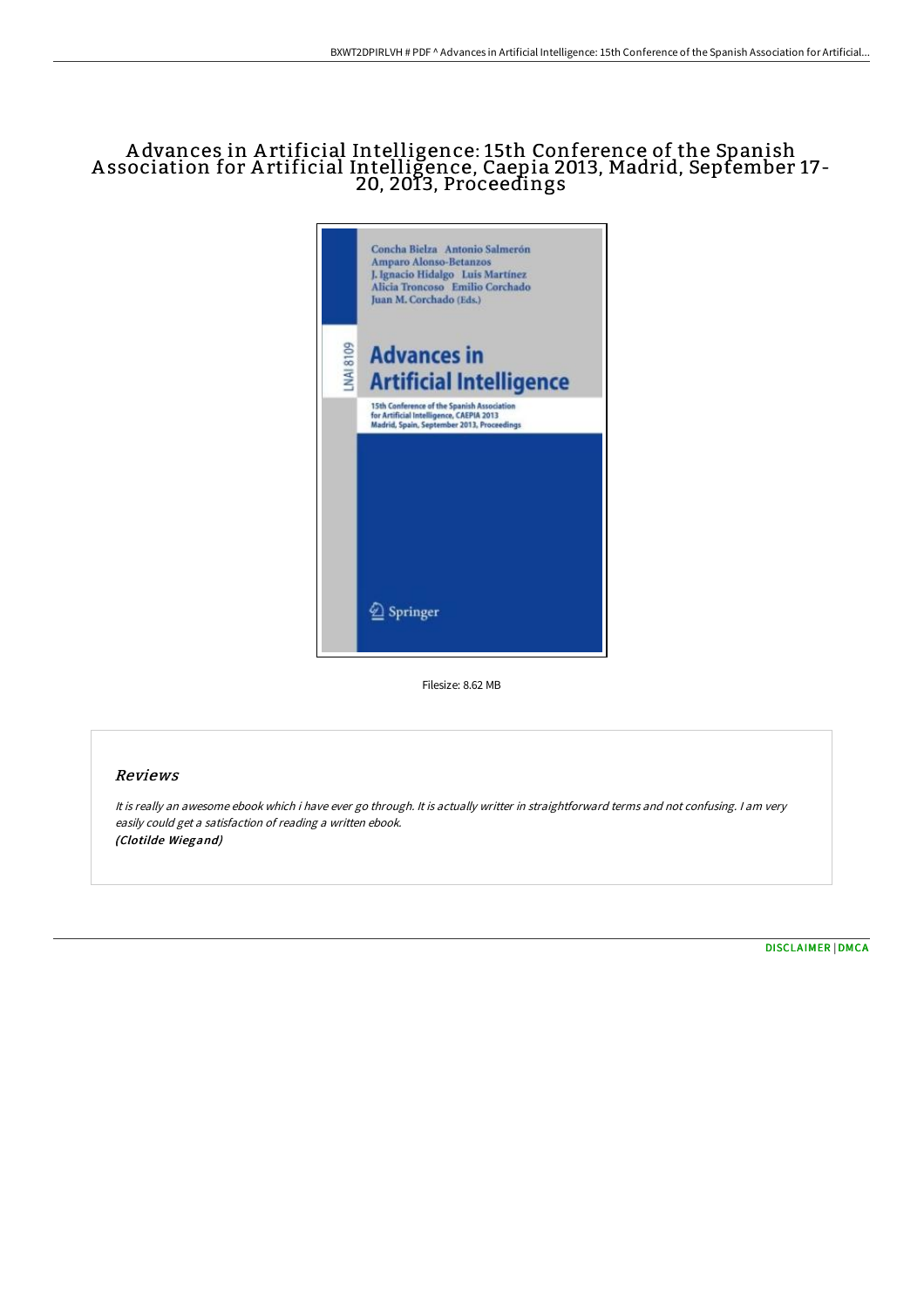## ADVANCES IN ARTIFICIAL INTELLIGENCE: 15TH CONFERENCE OF THE SPANISH ASSOCIATION FOR ARTIFICIAL INTELLIGENCE, CAEPIA 2013, MADRID, SEPTEMBER 17 -20, 2013, PROCEEDINGS



Springer. Paperback. Condition: New. 428 pages. Dimensions: 9.2in. x 6.1in. x 1.0in.This book constitutes the refereed proceedings of the 15th Conference of the Spanish Association for Artificial Intelligence, CAEPIA 20013, held in Madrid, Spain, in September 2013. The 27 revised full papers presented were carefully selected from 66 submissions. The papers are organized in topical sections on Constraints, search and planning, intelligent Web and information retrieval, fuzzy systems, knowledge representation, reasoning and logic, machine learning, multiagent systems, multidisciplinary topics and applications, metaheuristics, uncertainty in artificial intelligence. This item ships from multiple locations. Your book may arrive from Roseburg,OR, La Vergne,TN. Paperback.

 $\mathbf{E}$ Read Advances in Artificial [Intelligence:](http://www.bookdirs.com/advances-in-artificial-intelligence-15th-confere.html) 15th Conference of the Spanish Association for Artificial Intelligence, Caepia 2013, Madrid, September 17-20, 2013, Proceedings Online Download PDF Advances in Artificial Intelligence: 15th Conference of the Spanish Association for Artificial Intelligence, Caepia 2013, Madrid, September 17-20, 2013, [Proceedings](http://www.bookdirs.com/advances-in-artificial-intelligence-15th-confere.html)